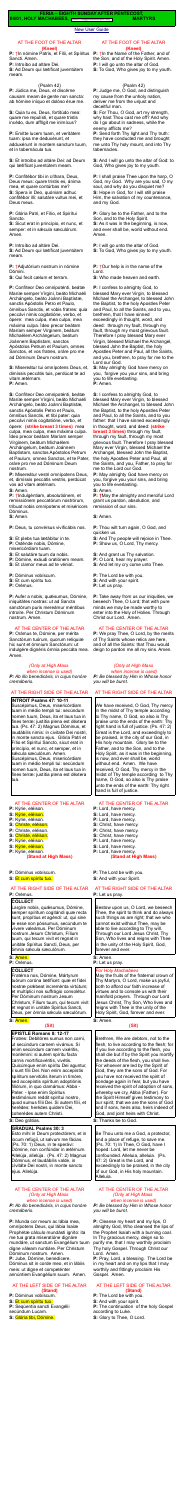### **GOSPEL Luke 16: 1-9**

In illo témpore: Dixit Jesus discípulis suis parábolam hanc: Homo quidam erat dives, qui habébat víllicum: et hic diffamátus est apud illum, quasi dissipásset bona ipsíus. Et vocávit illum et ait illi: Quid hoc audio de te? redde ratiónem villicatiónis tuæ: jam enim non póteris villicáre. Ait autem víllicus intra se: Quid fáciam, quia dóminus meus aufert a me villicatiónem? fódere non váleo, mendicáre erubésco. Scio, quid fáciam, ut, cum amótus fúero a villicatióne, recípiant me in domos suas. Convocátis itaque síngulis debitóribus dómini sui, dicébat primo: Quantum debes dómino meo? At ille dixit: Centum cados ólei. Dixítque illi: Accipe cautiónem tuam: et sede cito, scribe quinquagínta. Deínde álii dixit: Tu vero quantum debes? Qui ait: Centum coros trítici. Ait illi: Áccipe lítteras tuas, et scribe octogínta. Et laudávit dóminus víllicum iniquitátis, quia prudénter fecísset: quia fílii hujus sæculi prudentióres fíliis lucis in generatióne sua sunt. Et ego vobis dico: fácite vobis amicos de mammóna iniquitátis: ut, cum defecéritis, recípiant vos in ætérna tabernácula.

**S:** Laus tibi, Christe. **P:** Per evangélica dicta deleántur nostra delícta.

### AT THE CENTER OF THE ALTAR

- **P:** Dóminus vobíscum.
- **S:** Et cum spíritu tuo.
- **P:** Orémus.

#### **(Sit)**

**OFFERTORY Psalms 17: 28, 32**  Pópulum húmilem salvum fácies, Dómine, et óculos superbórum humiliábis: quóniam quis Deus præter te, Dómine?

**P:** Súscipe, sancte Pater, omnípotens ætérne Deus, hanc immaculátam hóstiam, quam ego indígnus fámulus tuus óffero tibi, Deo meo vivo et vero, pro innumerabílibus peccátis, et offensiónibus, et negligéntiis meis, et pro ómnibus circumstántibus, sed et pro ómnibus fidélibus christiánis vivis atque defúnctis: ut mihi, et illis profíciat ad salútem in vitam ætérnam. Amen.

AT THE RIGHT SIDE OF THE ALTAR

**P:** Deus, qui humánæ substántiæ

dignitátem mirabíliter condidísti, et mirabílius reformásti: da nobis per hujus aquæ et vini mystérium, ejus divinitátis esse consórtes, qui humanitátis nostræ fíeri dignátus est párticeps, Jesus Christus Fílius tuus Dóminus noster: Qui tecum vivit et regnat in unitáte Spíritus Sancti, Deus: per ómnia sǽcula sæculórum. Amen.

### AT THE CENTER OF THE ALTAR

**P:** Offérimus tibi, Dómine, cálicem salutáris tuam deprecántes cleméntiam: ut in conspéctu divínæ majestátis tuæ, pro nostra, et totíus mundi salúte cum odóre suavitátis ascéndat. Amen. In spíritu humilitátis, et in ánimo contríto suscipiámur a te, Dómine, et sic fiat sacrifícium nostrum in conspéctu tuo hódie, ut pláceat tibi, Dómine Deus. Veni, sanctificátor omnípotens ætérne Deus: et bénedic hoc sacrifícium, tuo sancto nómini præparátum.

### *(Only at High Mass when incense is used)*

*P: Per intercessiónem beáti Michǽlis Archángeli, stantis a dextris altáris incénsi, et ómnium electórum suórum, incénsum istud dignétur Dóminus benedícere, et in odórem suavitátis accípere. Per Christum Dóminum nostrum. Amen.*

**P:** Sanctus *a*, Sanctus *a*, Sanctus *a*, Dóminus Deus Sábaoth. Pleni sunt cæli et terra glória tua. Hosánna in excélsis. †Benedíctus qui venit in nómine Dómini. Hosánna in excélsis.

*P: Incénsum istud a te benedíctum, ascéndat ad te, Dómine, et descéndat super nos misericórdia tua. P: Dirigátur, Dómine, orátio mea, sicut incénsum, in conspéctu tuo: elev*á*tio m*á*nuum me*á*rum sacrifícium vespertínum. Pone, Dómine, custódiam ori meo, et óstium circumstántiæ l*á*biis meis: ut non declínet cor meum in verba malítiæ, ad excusándas excusatiónes in peccátis. P: Accéndat in nobis Dóminus ignem sui amóris, et flamma ætérnæ caritátis. Amen.*

### AT THE RIGHT SIDE OF THE ALTAR

**P:** Lavábo inter innocéntes manus meas: et circumdábo altáre tuum, Dómine: Ut áudiam vocem laudis, et enárrem univérsa mirabília tua. Dómine, diléxi decórem domus tuæ, et locum habitatiónis glóriæ tuæ. Ne perdas cum ímpiis, Deus, ánimam meam, et cum viris sánguinum vitam meam: In quorum mánibus iniquitátes sunt: déxtera eórum repléta est munéribus. Ego autem in innocéntia mea ingréssus sum: rédime me, et miserére mei. Pes meus stetit in dirécto: in ecclésiis benedícam te, Dómine. Glória Patri, et Filio, et Spirítui Sancto. Sicut erat in princípio, et nunc, et semper: et in sécula sæculórum. Amen.

#### AT THE CENTER OF THE ALTAR

**P:** Receive, O Holy Father, almighty and eternal God, this spotless host, which I, Thine unworthy servant, offer unto Thee, my living and true God, for my innumerable sins, offenses, and negligences, and for all here present; and also for all faithful Christians both living and dead, that it may profit me and them for salvation unto life everlasting. Amen.

**P:** Súscipe, sancta Trínitas, hanc oblatiónem, quam tibi offérimus ob memóriam passiónis, resurrectiónis, et ascensiónis Jesu Christi Dómini nostri: et in honórem beátæ Maríæ semper Vírginis, et beáti Joánnis Baptístæ, et sanctórum Apostolórum Petri et Pauli, et istórum, et ómnium Sanctórum: ut illis profíciat ad honórem, nobis autem ad salútem: et illi pro nobis intercédere dignéntur in cælis, quorum memóriam ágimus in terris. Per eúndem Christum Dóminum nostrum. Amen.

**P:** Oráte fratres: ut meum ac vestrum sacrifícium acceptábile fiat apud Deum Patrem omnipoténtem.

**S:** Suscípiat Dóminus sacrifícium de mánibus tuis ad laudem, et glóriam nóminis sui, ad utilitátem quoque nostram, totiúsque Ecclésiæ suæ sanctæ.

### **P:** Amen.

### **SECRET** *(silently)*

Súscipe, quésumus, Dómine, múnera, quæ tibi de tua largitáte deférimus: ut hæc sacrosáncta mystéria, grátiæ tuæ operánte virtúte, et præséntis vitæ nos conversatióne sanctíficent, et ad gáudia sempitérna perdúcant. Per Dóminum nostrum Jesum Christum, Fílium tuum, qui tecum vivit et regnat in unitáte Spíritus Sancti, Deus, per ómnia sæcula sæculórum.

#### **SECRET** *(silently)*

Mystéria tua, Dómine, pro sanctórum Martyrum tuórum honóre, devóta mente tractémus: quibus et præsídium nobis crescat et gáudium. Per Dóminum nostrum Jesum Christum, Fílium tuum, qui tecum vivit et regnat in unitáte Spíritus Sancti, Deus,

*(aloud, to conclude the Secret Prayer)*

# P: ...per ómnia sæcula sæculórum.

- **(Stand at High Mass)**
- **S:** Amen.
- **P:** Dóminus vobíscum.
- **S:** Et cum spíritu tuo.
- **P:** Sursum corda.
- **S:** Habémus ad Dóminum.
- **P:** Grátias agámus Dómino Deo nostro.
- **S:** Dignum et justum est.

**P:** Pray brethren, that my sacrifice and yours may be acceptable to God the Father almighty.

# **COMMON PREFACE**

Vere dignum et justum est, æquum et salutáre, nos tibi semper, et ubíque grátias ágere: Dómine sancte, Pater omnípotens, ætérnæ Deus: per Christum Dóminum nostrum. Per quem majestátem tuam laudant Ángeli, adórant Dominatiónes, tremunt Potestátes. Cæli cælorúmque Virtútes, ac beáta Séraphim, sócia exsultatióne concélebrant. Cum quibus et nostras voces, ut admítti júbeas deprecámur, súpplici confessióne dicéntes:

### **(Kneel)**

At that time, Jesus said to His disciples this parable: There was a certain man, who had a steward; and the same was accused unto him that he had wasted his goods; and he called him, and said to him: How is it that I hear this of thee? Give an account of thy stewardship, for now thou canst be steward no longer, And the steward said within himself: What shall I do, because my lord takes away from me the stewardship? To dig I am not able; to beg I am ashamed. I know what I will do, that when I shall be put out of the stewardship, they may receive me into their houses, Therefore calling together every one of his lord's debtors, he said to the first: How much dost thou owe my lord? But he said: A hundred barrels of oil. And he said to him: Take thy bill, and sit down quickly, and write fifty. Then he said to another: And how much dost thou owe my lord? Who said: A hundred quarters of wheat. He said to him: Take thy bill, and write eighty. And the lord commended the unjust steward, as much as he had done wisely: for the children of this world are wiser in their generation than the children of light. And I say to you: Make unto you friends of the mammon of iniquity, that when you shall fail, they may receive you into everlasting dwellings.

**S:** Praise to Thee, O Christ. **P:** May our offenses be erased by the words of the Gospel.

### AT THE CENTER OF THE ALTAR

**P:** The Lord be with you.

**S:** And with your spirit.

**P:** Let us pray.

#### **(Sit)**

Thou wilt save the humble, O Lord, and wilt bring down the eyes of the proud; for who is God but Thee, O Lord?

### AT THE RIGHT SIDE OF THE ALTAR

**P:** O God, Who wonderfully formed the dignity of human nature, and more wonderfully restored it, grant us through the mystery of this water and wine, to be made participants of His divinity, Who condescended to become a partaker of our humanity, Jesus Christ, Thy Son, our Lord, Who with Thee, lives and reigns in the unity of the Holy Spirit, God, forever and ever. Amen.

### AT THE CENTER OF THE ALTAR

**P:** We offer Thee, O Lord, the chalice of salvation, pleading Thy clemency, that it may ascend in the sight of Thy divine majesty, with a sweet fragrance, for our salvation and for that of the whole world. Amen. In a humble spirit and a contrite heart may we be received by Thee, O Lord, and let our sacrifice be so made in Thy sight this day that it may please Thee, O Lord God. Come, O sanctifier, almighty and eternal God, and bless this sacrifice prepared for Thy holy name.

#### *(Only at High Mass when incense is used)*

*P: By the intercession of blessed Michael the Archangel, who stands at the right hand of the altar of incense, and of all His elect, may the Lord deign to bless this incense, and to receive it as a sweet fragrance, through Christ our Lord.*

*P: May this incense, blessed by Thee, ascend to Thee, O Lord, and may Thy mercy descend upon us.*

*P: Let my prayer be directed, O Lord, as incense in Thy sight, the lifting up of my hands as an evening sacrifice. Set a watch, O Lord, before my mouth: and a door round about my lips: that my heart may not incline to evil words: to make excuses in sins.*

*P: May the Lord enkindle in us the fire of His love and the flame of everlasting charity. Amen.*

### AT THE RIGHT SIDE OF THE ALTAR

**P:** I will wash my hands among the innocent, and I will compass Thine altar, O Lord, that I may hear the voice of praise: and tell of all Thy wondrous deeds. I have loved, O Lord, the beauty of Thy house and the place where Thy glory dwelleth. Destroy not my soul, O God, with the wicked, nor my life with men of blood. In whose hands are iniquities, their right hand is full with gifts. But I have walked in my innocence: redeem me, and have mercy on me. My foot has stood on the right path; in the churches I will bless Thee, O Lord. Glory be to the Father, and to the Son, and to the Holy Spirit. As it was in the beginning, is now, and ever shall be, world without end. Amen.

AT THE CENTER OF THE ALTAR

**P:** Receive, O holy Trinity, this oblation which we offer to Thee in remembrance of the Passion, Resurrection, and Ascension of Our Lord Jesus Christ, and in honor of blessed Mary, ever Virgin, blessed John the Baptist, the holy Apostles Peter and Paul, and of these and of all the Saints; that it may avail unto their honor and our salvation, and may they deign to intercede in heaven for us who honor their memory here on earth. Through the same Christ, our Lord. Amen.

**S:** May the Lord receive the sacrifice from your hands, to the praise and glory of His name, to our benefit, and that of all His holy Church.

### **P:** Amen.

Accept, we beseech Thee, 0 Lord, the gifts of Thine own bounty, which we bring Thee: that these holy and sacred Mysteries, by the working of the power of Thy grace, may sanctify us in our conduct of this present life and bring us to everlasting joys. Through our Lord Jesus Christ, Thy Son, Who lives and reigns with Thee in the unity of the Holy Spirit, God, forever and ever.

### *For Holy Machabees*

May we devoutly deal with Thy mysteries, O Lord, for the honor of Thy holy Martyrs, and by them may both protection and joy be increased unto us. Through our Lord Jesus Christ, Thy Son, Who lives and reigns with Thee in the unity of the Holy Spirit, God,

#### **P:** ...forever and ever. **(Stand at High Mass)**

- **S:** Amen.
- **P:** The Lord be with you.
- **S:** And with your spirit.
- **P:** Lift up your hearts.
- **S:** We have lifted them up to the Lord.
- **P:** Let us give thanks to the Lord our God.
- **S:** It is fitting and just.

It is truly fitting and just, proper and beneficial, that we should always and everywhere, give thanks unto Thee, holy Lord, Father almighty, everlasting God, through Christ our Lord. Through whom the Angels praise Thy majesty, the Dominations adore, the Powers tremble: the heavens and the hosts of heaven, and the blessed Seraphim, together celebrate in exultation. With whom, we pray Thee, command that our voices of supplication also be admitted in confessing Thee saying:

### **(Kneel)**

**P:** Holy, holy, holy, Lord God of Hosts! Heaven and earth are filled with Thy glory. Hosanna in the highest! †Blessed is He Who comes in the name of the Lord. Hosanna in the highest!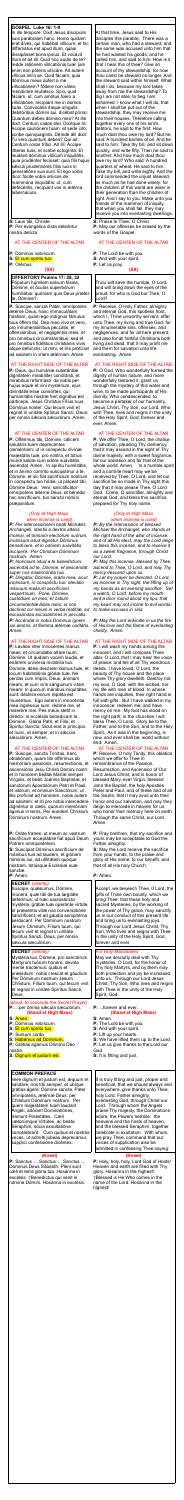#### **THE ROMAN CANON** *(silently)*

**P:** Te ígitur, clementíssime Pater, per Jesum Christum Fílium tuum, Dóminum nostrum, súpplices rogámus, ac pétimus uti accépta hábeas, et benedícas, hæc dona, hæc múnera, hæc sancta sacrifícia illibáta, in primis, quæ tibi offérimus pro Ecclésia tua sancta cathólica: quam pacificáre, custodíre, adunáre, et régere dignéris toto orbe terrárum: una cum fámulo tuo Papa nostro **N.**, et Antístite nostro **N.,** et ómnibus orthodóxis, atque cathólicæ et apostólicæ fidei cultóribus.

**P:** Meménto, Dómine, famulórum, famularúmque tuárum **N.**, et **N.**, et ómnium circumstántium, quorum tibi fides cógnita est, et nota devótio, pro quibus tibi offérimus: vel qui tibi ófferunt hoc sacrifícium laudis, pro se, suísque ómnibus: pro redemptióne animárum suárum, pro spe salútis et incolumitátis suæ: tibíque reddunt vota sua ætérno Deo, vivo et vero.

**P:** A Hanc ígitur oblatiónem servitútis nostræ, sed et cunctæ famíliæ tuæ, quǽsumus, Dómine, ut placátus accípias: diésque nostros in tua pace dispónas, atque ab ætérna damnatióne nos éripi, et in electórum tuórum júbeas grege numerári. Per Christum Dóminum nostrum. Amen.

**P:** Communicántes, et memóriam venerántes, in primis gloriósæ semper Vírginis Maríæ, Genitrícis Dei et Dómini nostri Jesu Christi: sed et beáti Joseph, ejúsdem Vírginis Sponsi, et beatórum Apostolórum ac Mártyrum tuórum, Petri et Pauli, Andréæ, Jacóbi, Joánnis, Thomæ, Jacóbi, Philíppi, Bartholomǽi, Matthǽi, Simónis, et Thaddǽi: Lini, Cleti, Cleméntis, Xysti, Cornélii, Cypriáni, Lauréntii, Chrysógoni, Joánnis et Pauli, Cosmæ et Damiáni, et ómnium Sanctórum tuórum; quorum méritis precibúsque concédas, ut in ómnibus protectiónis tuæ muniámur auxílio. Per eúndem Christum Dóminum nostrum. Amen.

**P:** Quam oblatiónem tu, Deus, in ómnibus, quæsumus, benedíctam, adscríptam, ratam, rationábilem, acceptabilémque fácere dignéris: ut nobis Corpus, et Sanguis fiat dilectíssimi Fílii tui Dómini nostri Jesu Christi.

**P:** Qui prídie quam paterétur, accépit panem in sanctas, ac venerábiles manus suas, et elevátis óculis in cælum ad te Deum Patrem suum omnipoténtem, tibi grátias agens, benedíxit, fregit, dedítque discípulis suis, dicens: Accípite, et manducáte ex hoc omnes, HOC EST ENIM CORPUS MEUM.  $\bigcirc$ **P:** Símili modo postquam cænátum est, accípiens et hunc præclárum Cálicem in sanctas ac venerábiles manus suas: item tibi grátias agens, benedíxit, dedítque discípulis suis, dicens:

*(aloud, to conclude the Canon)* **P:** Per ómnia sæcula sæculórum.

Accípite, et bíbite ex eo omnes, HIC EST ENIM CALIX SÁNGUINIS MEI, NOVI ET AETÉRNI TESTAMÉNTI: MYSTÉRIUM FÍDEI: QUI PRO VOBIS ET PRO MULTIS

EFFUNDÉTUR IN REMISSIÓNEM PECCATÓRUM.

**P:** Líbera nos, quésumus, Dómine, ab ómnibus malis, prætéritis,

præséntibus, et futúris: et intercedénte beáta et gloriósa semper Vírgine Dei Genitríce María, cum beátis Apóstolis tuis Petro et Paulo, atque Andréa, et ómnibus Sanctis, da propítius pacem in diébus nostris: ut ope misericórdiæ tuæ adjúti, et a peccáto simus semper líberi et ab omni perturbatióne secúri. Per eúndem Dominum nostrum Jesum Christum Fílium tuum. Qui tecum vivit et regnat in unitáte Spíritus Sancti, Deus, per ómnia sæcula sæculórum.

Hæc quotiescúmque fecéritis, in mei memóriam faciétis.

#### $\begin{picture}(130,15) \put(0,0){\vector(1,0){15}} \put(15,0){\vector(1,0){15}} \put(15,0){\vector(1,0){15}} \put(15,0){\vector(1,0){15}} \put(15,0){\vector(1,0){15}} \put(15,0){\vector(1,0){15}} \put(15,0){\vector(1,0){15}} \put(15,0){\vector(1,0){15}} \put(15,0){\vector(1,0){15}} \put(15,0){\vector(1,0){15}} \put(15,0){\vector(1,0){15}} \put(15,0){\vector($

**P:** Unde et mémores, Dómine, nos servi tui, sed et plebs tua sancta, ejúsdem Christi Fílii tui Dómini nostri tam beátæ passiónis, nec non et ab ínferis resurrectiónis, sed et in cælos gloriósæ ascensiónis: offérimus præcláræ majestáti tuæ de tuis donis, ac datis, hóstiam puram, hóstiam sanctam, hóstiam immaculátam, Panem sanctum vitæ ætérnæ, et Cálicem salútis perpétuæ.

**P:** Supra quæ propítio ac seréno vultu respícere dignéris; et accépta habére, sícuti accépta habére dignátus es múnera púeri tui justi Abel, et sacrifícium Patriárchæ nostri Ábrahæ: et quod tibi óbtulit summus sacérdos tuus Melchísedech, sanctum sacrifícium, immaculátam hóstiam.

**P:** Súpplices te rogámus, omnípotens Deus: jube hæc perférri per manus sancti Ángeli tui in sublíme altáre tuum, in conspéctu divínæ majestátis tuæ: ut quotquot, ex hac altáris participatióne sacrosánctum Fílii tui, Corpus, et Sánguinem sumpsérimus, omni benedictióne cælésti et grátia repleámur. Per eúndem Christum Dóminum nostrum. Amen.

Dómine, non sum dignus  $\triangle$ , ut intres sub tectum meum: sed tantum dic verbo, et sanábitur ánima mea. Dómine, non sum dignus  $\triangle$ , ut intres sub tectum meum: sed tantum dic verbo, et sanábitur ánima mea. Dómine, non sum dignus  $\triangle$ , ut intres sub tectum meum: sed tantum dic verbo, et sanábitur ánima mea.

**P:** Meménto étiam, Dómine, famulórum, famularúmque tuarum **N.** et **N.** qui nos præcessérunt cum signo fídei, et dórmiunt in somno pacis. Ipsis, Dómine, et ómnibus in Christo quiescéntibus, locum refrigérii, lucis et pacis, ut indúlgeas, deprecámur. Per eúndem Christum Dóminum nostrum. Amen.

**P:** Nobis quoque peccatóribus fámulis tuis, de multitúdine miseratiónum tuárum sperántibus, partem áliquam, et societátem donáre dignéris, cum tuis sanctis Apóstolis et Martýribus: cum Joánne, Stéphano, Matthía, Bárnaba, Ignátio, Alexándro, Marcellíno, Petro, Felicitáte, Perpétua, Ágatha, Lúcia, Agnéte, Cæcília, Anastásia, et ómnibus Sanctis tuis: intra quorum nos consórtium, non æstimátor mériti, sed véniæ, quæsumus, largítor admítte. Per Christum Dóminum nostrum.

**P:** Per quem hæc ómnia, Dómine, semper bona creas, sanctíficas, vivíficas, benedícis, et præstas nobis. Per ipsum, et cum ipso, et in ipso, est tibi Deo Patri omnipoténti, in unitáte Spíritus Sancti, omnis honor, et glória.

### **(Stand at High Mass)**

#### **S:** Amen.

**P:** Orémus. Præcéptis salutáribus móniti, et divína institutióne formáti, audémus dícere:

Pater noster, qui es in cælis: Sanctificétur nomen tuum: Advéniat regnum tuum: Fiat volúntas tua, sicut in cælo, et in terra. Panem nostrum quotidiánum da nobis hódie: Et dimítte nobis débita nostra, sicut et nos dimíttimus debitóribus nostris. Et ne nos indúcas in tentatiónem: **S:** Sed líbera nos a malo.

**P:** Amen

#### **S:** Amen.

**P:** Pax Dómini sit semper vobíscum.

#### **S:** Et cum spíritu tuo. **(Kneel at High Mass)**

**P:** Hæc commíxtio, et consecrátio Córporis et Sánguinis Dómini nostri Jesu Christi fiat accipiéntibus nobis in vitam ætérnam. Amen.

Agnus Dei, qui tollis peccáta mundi: **(strike breast)** miserére nobis.

Agnus Dei, qui tollis peccáta mundi: **(strike breast)** miserére nobis.

Agnus Dei, qui tollis peccáta mundi:

#### **(strike breast)** dona nobis pacem.

**P:** To us sinners also, Thy servants, trusting in the multitude of Thy mercies, deign to grant some part and fellowship with Thy holy Apostles and Martyrs, with John, Stephen, Matthias, Barnabas, Ignatius, Alexander, Marcellinus, Peter, Felicitas, Perpetua, Agatha, Lucy, Agnes, Cecilia, Anastasia, and with all Thy Saints, into whose company, we beseech Thee, not as appraiser of merit but as bestower of pardon, to admit us. Through Christ our Lord.

**P:** Dómine Jesu Christe, qui dixísti Apóstolis tuis: Pacem relínquo vobis, pacem meam do vobis: ne respícias peccáta mea, sed fidem Ecclésiæ tuæ: eámque secúndum voluntátem tuam pacificáre et coadunáre dignéris: Qui vivis et regnas Deus per ómnia sæcula sæculórum. Amen.

**P:** Dómine Jesu Christe, Fili Dei vivi, qui ex voluntáte Patris, cooperánte Spíritu Sancto, per mortem tuam mundum vivificásti: líbera me per hoc sacrosánctum Corpus et Sánguinem tuum ab ómnibus iniquitátibus meis, et univérsis malis: et fac me tuis semper inhærére mandátis, et a te numquam separári permíttas: Qui cum eódem Deo Patre et Spiritu Sancto vivis et regnas Deus in sæcula sæculórum. Amen.

**P:** Percéptio Córporis tui, Dómine Jesu Christe, quod ego indígnus súmere præsúmo, non mihi provéniat in judícium et condemnatiónem: sed pro tua pietáte prosit mihi ad tutaméntum mentis et córporis, et ad medélam percipiéndam: Qui vivis et regnas cum Deo Patre in unitáte Spíritus Sancti, Deus, per ómnia sæcula sæculórum. Amen.

**P:** Panem cæléstem accípiam, et nomen Dómini invocábo.

**P:** Corpus Dómini nostri Jesu Christi custódiat ánimam meam in vitam ætérnam. Amen.

**P:** Quid retríbuam Dómino pro ómnibus quæ retríbuit mihi? Cálicem salutáris accípiam, et nomen Dómini invocábo. Laudans invocábo Dóminum, et ab inimícis meis salvus ero.

**P:** Sanguis Dómini nostri Jesu Christi custódiat ánimam meam in vitam ætérnam. Amen.

### **THE ROMAN CANON**

**P:** Therefore, most merciful Father, we humbly pray and entreat Thee, through Jesus Christ, Thy Son, Our Lord, that Thou would accept and bless these gifts, these offerings, these holy and spotless sacrifices, which, in the first place, we offer Thee for Thy holy Catholic Church: deign to pacify, to guard, to unite, and to govern her throughout the world, together with Thy servant **N.**, our Pope, and **N.**, our Bishop; and all orthodox believers of the Catholic and apostolic faith.

**P:** Be mindful, O Lord, of Thy servants and handmaids **N.** and **N.**, and of all here present, whose faith and devotion are known unto Thee, for whom we offer, or who offer to Thee, this sacrifice of praise for themselves, and for all their own, for the redemption of their souls, for their hope of salvation and safety; and who pay their vows to Thee, the everlasting, living, and true God.

**P:** Having communion with, and venerating first of all the memory of the glorious and ever Virgin Mary, Mother of our God and Lord Jesus Christ; and also of blessed Joseph, Spouse of the same Virgin, and of Thy blessed Apostles and Martyrs, Peter and Paul, Andrew, James, John, Thomas, James, Philip, Bartholomew, Matthew, Simon and Thaddeus; of Linus, Cletus, Clement, Sixtus, Cornelius, Cyprian, Lawrence, Chrysogonus, John and Paul, Cosmas and Damian, and all Thy Saints, by whose merits and prayers, grant that in all things we may be defended by the help of Thy protection. Through the same Christ, our Lord. Amen.

**P:** We therefore beseech Thee, O Lord, to graciously accept this oblation of our service, as also of Thy entire family; dispose our days in Thy peace, save us from eternal damnation, and command that we be numbered in the flock of Thine elect. Through Christ our Lord. Amen.

**P:** Which oblation, do Thou, O God, deign in all respects to make blessed, approved, ratified, reasonable and acceptable, so that it may become for us the Body and Blood of Thy most beloved Son, our Lord, Jesus Christ.

**P:** Who, the day before He suffered, took bread into His holy and venerable hands, and with His eyes raised to heaven, unto Thee, God, His almighty Father, giving thanks to Thee, He blessed it, broke it, and gave it to His disciples saying: Take, all of you, and eat of this: FOR THIS IS MY BODY.

**P:** In like manner, after He had supped, taking also this excellent chalice into His holy and venerable hands, and giving thanks to Thee, He blessed it, and gave it to His disciples, saying: Take, all of you, and drink of this: FOR THIS IS THE CHALICE OF MY BLOOD OF THE NEW AND ETERNAL TESTAMENT: THE MYSTERY OF FAITH: WHICH SHALL BE POURED OUT FOR YOU AND FOR MANY UNTO THE REMISSION OF SINS. As often as you shall do these things, you do them in memory of Me.

**P:** Wherefore, Lord, we, Thy servants, but also Thy holy people, mindful of the same Christ, Thy Son, our Lord, of His blessed passion, and of His resurrection from the grave, and of His glorious ascension into heaven, offer unto Thy most excellent majesty of Thine own gifts, bestowed upon us, a pure victim, a holy victim, an unspotted victim, the holy Bread of eternal life and the Chalice of everlasting salvation.

**P:** Deign to regard them with a gracious and serene countenance, and to accept them, as Thou didst deign to accept the gifts of Thy just servant Abel, and the sacrifice of Abraham our Patriarch, and that which Thy chief priest Melchisedech offered to Thee, a holy sacrifice, an unspotted victim.

**P:** Humbly we pray Thee, almighty God, command these offerings to be borne by the hands of Thy holy Angel to Thine altar on high, in the sight of Thy divine majesty, so that as many of us as shall, by partaking from this altar, consume the most holy Body and Blood of Thy Son, may be filled with every heavenly grace and blessing. Through the same Christ our Lord. Amen.

**P:** Be mindful also, O Lord, of Thy servants and handmaids **N.** and **N.** who have gone before us with the sign of faith and rest in the sleep of peace. To these, O Lord, and to all who rest in Christ, we plead that you grant a place of comfort, light, and peace. Through the same Christ our Lord. Amen.

**P:** Through Whom, O Lord, Thou always create, sanctify, quicken, bless and bestow upon us all good things. Through Him and with Him and in Him is to Thee, God the Father almighty, in the unity of the Holy Spirit, all honor and glory,

**P:** Forever and ever.

### **(Stand at High Mass)**

**S:** Amen.

**P:** Let us pray: Admonished by Thy saving precepts, and following Thy divine institution, we dare to say: Our Father, Who art in heaven, hallowed be Thy name; Thy kingdom come; Thy will be done on earth as it is in heaven. Give us this day our daily bread. And forgive us our trespasses as we forgive those who trespass against us. And lead us not into temptation.

**S:** But deliver us from evil. **P:** Amen.

**P:** Deliver us, we beseech Thee, O Lord, from all evils, past, present, and to come; and by the intercession of the blessed and glorious ever-Virgin Mary, Mother of God, together with Thy blessed Apostles, Peter and Paul, and Andrew, and all the Saints, mercifully grant peace in our days, that sustained by the help of Thy mercy, we may be always free from sin and secure from all disturbance. Through the same Jesus Christ, Thy Son, our Lord, Who lives and reigns with Thee, in the unity of the Holy Spirit, God, forever and ever.

**S:** Amen.

**P:** The peace of the Lord be always with you.

**S:** And with your spirit.

#### **(Kneel at High Mass)**

**P:** May this mingling and consecration of the Body and Blood of our Lord Jesus Christ be to us who receive it effectual unto eternal life. Amen.

Lamb of God, Who takes away the sins of the world, **(strike breast)** have mercy on us.

Lamb of God, Who takes away the sins of the world, **(strike breast)** have mercy on us.

Lamb of God, Who takes away the sins

of the world, **(strike breast)** grant us peace.

**P:** O Lord Jesus Christ, Who said to Thine Apostles: Peace I leave you, My peace I give you; regard not my sins, but the faith of Thy Church, and deign to grant her peace and to unify her according to Thy will: Who lives and reigns God, forever and ever. Amen.

**P:** Lord Jesus Christ, Son of the living God, Who, by the will of the Father, with the cooperation of the Holy Spirit, hast by Thy death given life to the world; deliver me by this Thy most sacred Body and Blood, from all my sins and from all evils. Make me always cleave to Thy commandments, and never permit me to be separated from Thee, Who with the same God the Father and the Holy Spirit, lives and reigns, God, forever and ever. Amen.

**P:** Let not the partaking of Thy Body, O Lord Jesus Christ, which I, unworthy, presume to receive, turn to my judgment and condemnation; but through Thy kindness, may it benefit me, a safeguard both of mind and body, and a certain remedy. Who with God the Father, in the unity of the Holy Spirit, lives and reigns God, forever and ever. Amen.

**P:** I will take the Bread of heaven, and will call upon the name of the Lord.

Lord, I am not worthy that Thou should enter under my roof; but only say the word and my soul shall be healed. Lord, I am not worthy that Thou should enter under my roof; but only say the word and my soul shall be healed. Lord, I am not worthy that Thou should enter under my roof; but only say the word and my soul shall be healed.

**P:** May the Body of our Lord Jesus Christ preserve my soul unto life everlasting. Amen.

**P:** What return shall I render unto the Lord for all He has given me? I will take the Chalice of salvation, and I will call upon the name of the Lord. Praising I will call upon the Lord, and I shall be saved from my enemies.

**P:** May the Blood of our Lord Jesus Christ preserve my soul to life everlasting. Amen.